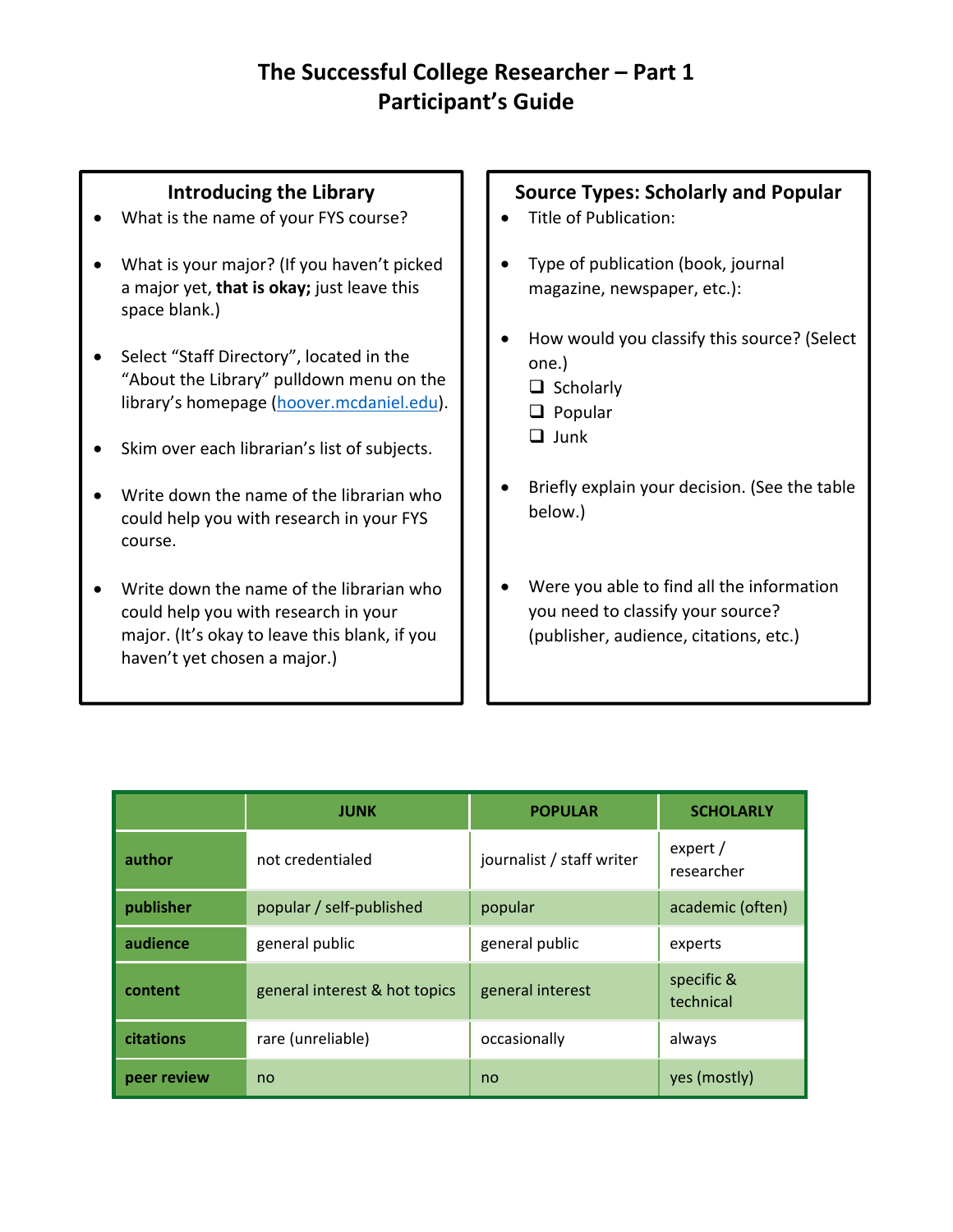# **The Successful College Researcher – Part 1 Participant's Guide**

#### **Using the Catalog**

- What is the title of the work you and your partner chose?
- What is the call number?
- On what floor would you find it?
- What type of work is it? (Book, newspaper, DVD, etc.)
- Is the work popular or scholarly? How did you decide?
- Did you text the call number to yourself?





#### **More Info**

- See the floor maps on the next page of this handout to help you further pinpoint your source's location.
- See "How to Read a Book" on the reverse side of the floor maps for tips on reading books effectively for research purposes.

## **The Hoover Hunt Shelfie Contest**

At the end of class today, work with your partner to do the following, and help your class compete for a FREE PIZZA PARTY the week before finals.

- Use the call number and floor you identified above to find your book (or DVD or newspaper, etc.) in the stacks (in the library).
- Take a "shelfie" of you and your partner with the book.
	- $\circ$  Have fun and be creative.  $\odot$
	- o If the book isn't there, you may take a picture of the empty space where it should be.
- Post your "shelfie" to https://tinyurl.com/HooverHunt2021 or use the QR code to the left.
	- o Find the column labeled with your professor's name and post your "shelfie" in that column. (Click the "+" sign under the column, and follow the prompts.)
	- o Post only one photo per team.

The class with the highest percentage of "shelfies" will win.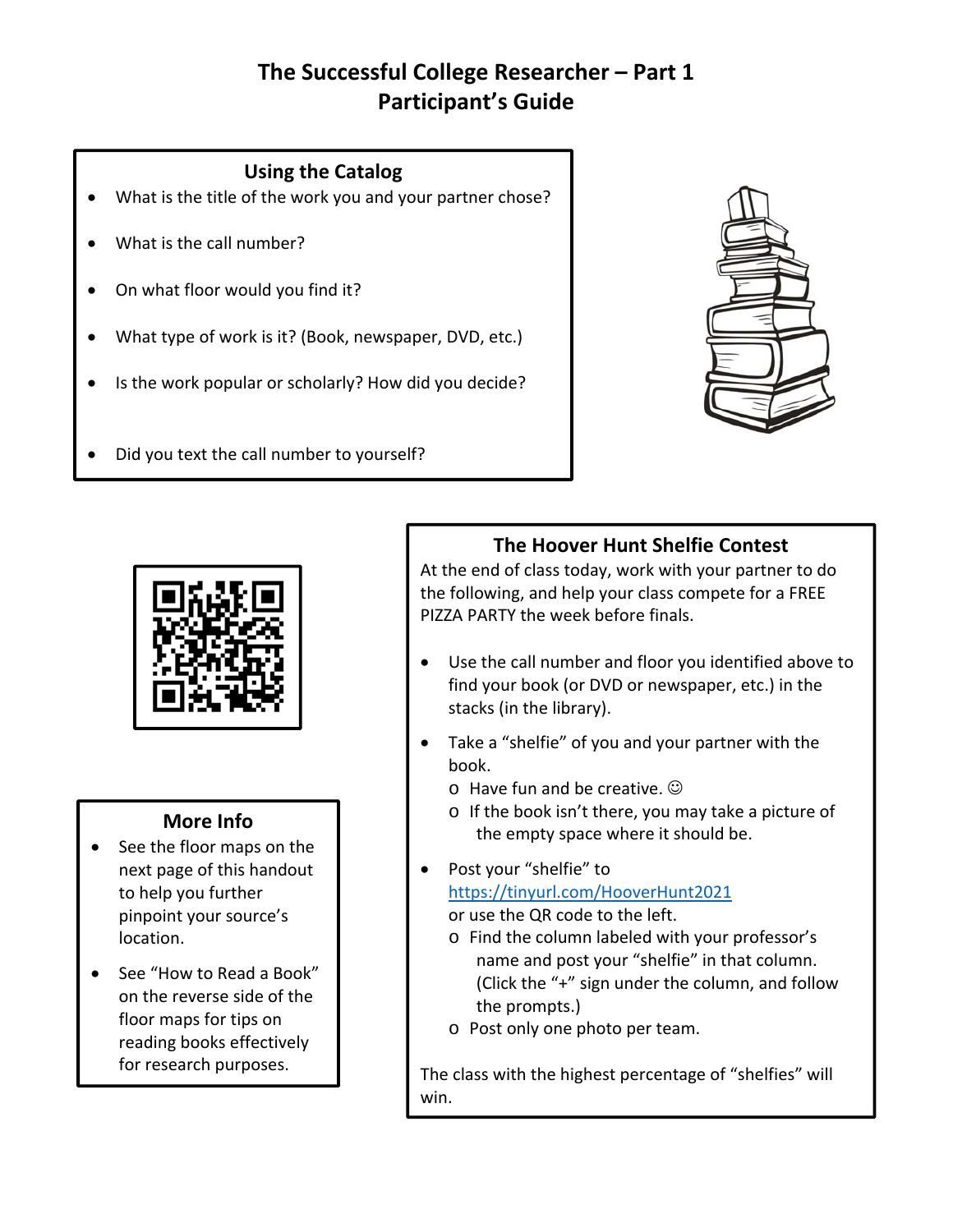## Dewey Decimal Classifications જાજી જાજી જાજી

- 000s Computers, Reference, and General Information (How do we organize information?)
- $\bullet$  100s – Philosophy and Psychology (Who am I?)
- $\bullet$  200s – Religion (What do we believe?)
- $\bullet$  300s – Social Sciences (Who are the people around me?)
- $\bullet$  400s – Language (How do we communicate with others?)
- $\bullet$  500s – Science (How can I explain the world around me?)
- 600s Technology (What tools can I use in the world around me?)
- $\bullet$  700s – Arts and Recreation (How can I represent the world around me? How can I enjoy my free time?)
- $\bullet$  800s – Literature (What are the stories we tell?)
- $\bullet$  900s – History and Geography (What was the world like in the past? What is it like now?)



View the floor maps online by choosing "Library Floor Maps" under the "About the Library" pulldown menu on the library's homepage. https://lib.hoover.mcdaniel.edu/c.php?g=248526&p=8461696